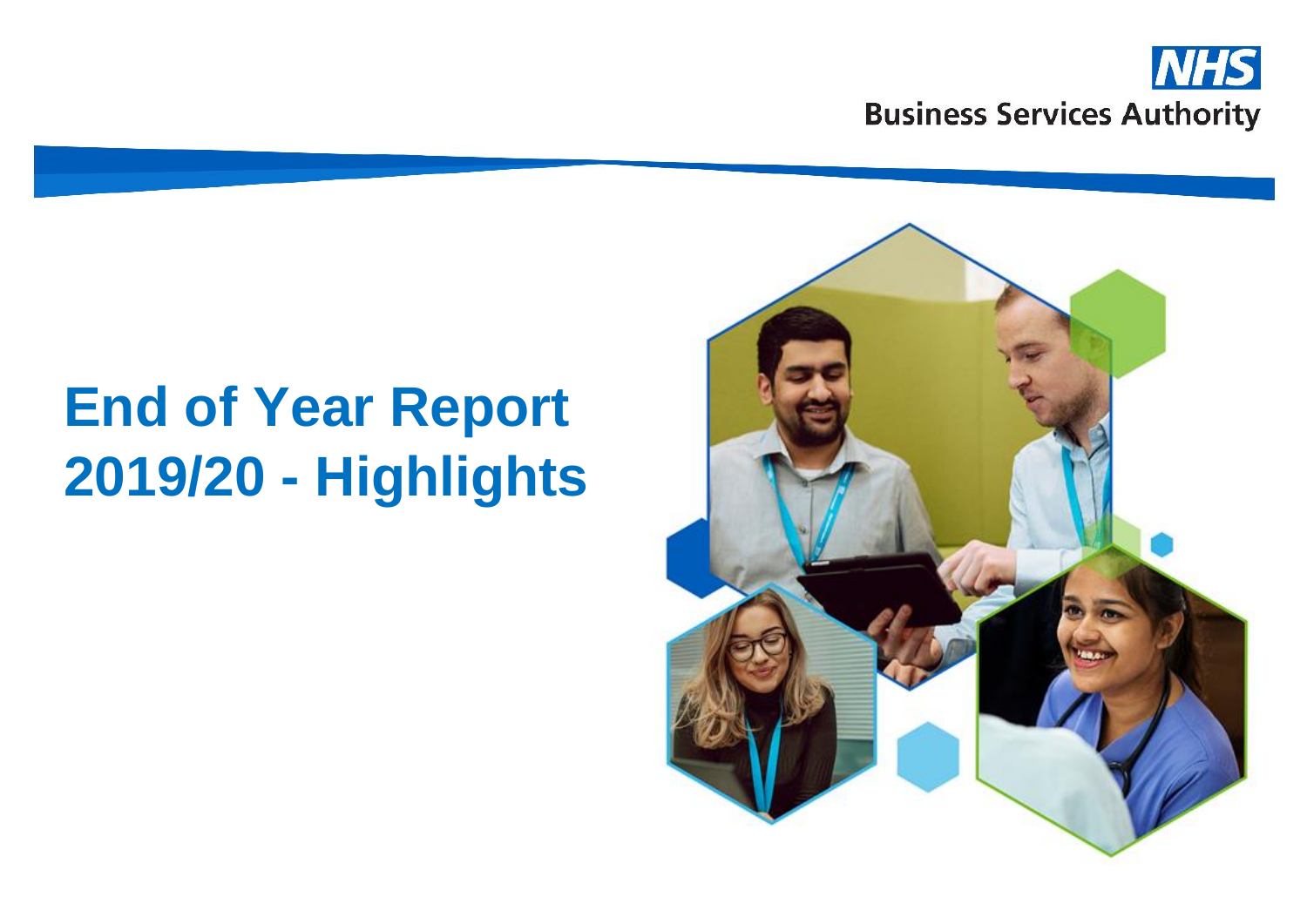#### **Introduction**

The NHS Business Services Authority (NHSBSA) exists to provide support to the NHS and wider system. We are the expert delivery organisation relied upon by Government and the health and care system to provide a range of complex and essential highvolume business services to support the day-to-day smooth running of the NHS. This includes, but is not limited to:

- Providing a platform for at-scale, national payments to pharmacists and dentists
- Supporting the NHS People Plan, providing employment, HR and payroll platforms
- Providing financial support to NHS students
- Running the NHS Pension Scheme, and also
- Providing a range of services directly to the public to help citizens gain access to the healthcare and support costs to which they are entitled

During 2019/20 we have worked closely with partners to develop the new NHS Learning Support Fund (LSF) arrangements, supporting the Government's manifesto commitment to recruit an extra 50,000 nurses. The new NHS LSF system was successfully launched in July 2020, and with more than 40,000 students registering in the first 48 hours and we received some very positive feedback on social media.

Also, our teams have worked with DHSC colleagues to support the transition during EU Exit. Prior to a deal being confirmed, we developed contingency plans and systems for a potential no deal EU Exit. Following the announcement of a deal, we continue to work with our colleagues at the Department of Health and Social Care (DHSC) to develop future service requirements. We're using what we've learnt from our onboarding of the Overseas Healthcare Service during the implementation of the Citizens' Rights Agreement and we're supporting DHSC in future negotiations to establish the UK's new relationship with the EU. We've also provided a National Supply Disruption Response (NSDR) Service to identify and communicate potential medicine and devices supply issues to the pharmacy community. This service was repurposed to support the COVID-19 national effort on distribution of PPE and continues to operate 24/7.

We manage over £35bn of NHS spend annually. During 2019/20 we made over 12.3m payments and processed over 13.2m other transactions such as applications for European Health Insurance Cards (EHIC), medical exemption certificates and learning support fund submissions. Our contact centre staff responded to over 3.2m calls and almost one million emails and our Primary Care Services directorate processed over 1.1bn prescription items. Following the outbreak of COVID-19, we responded to a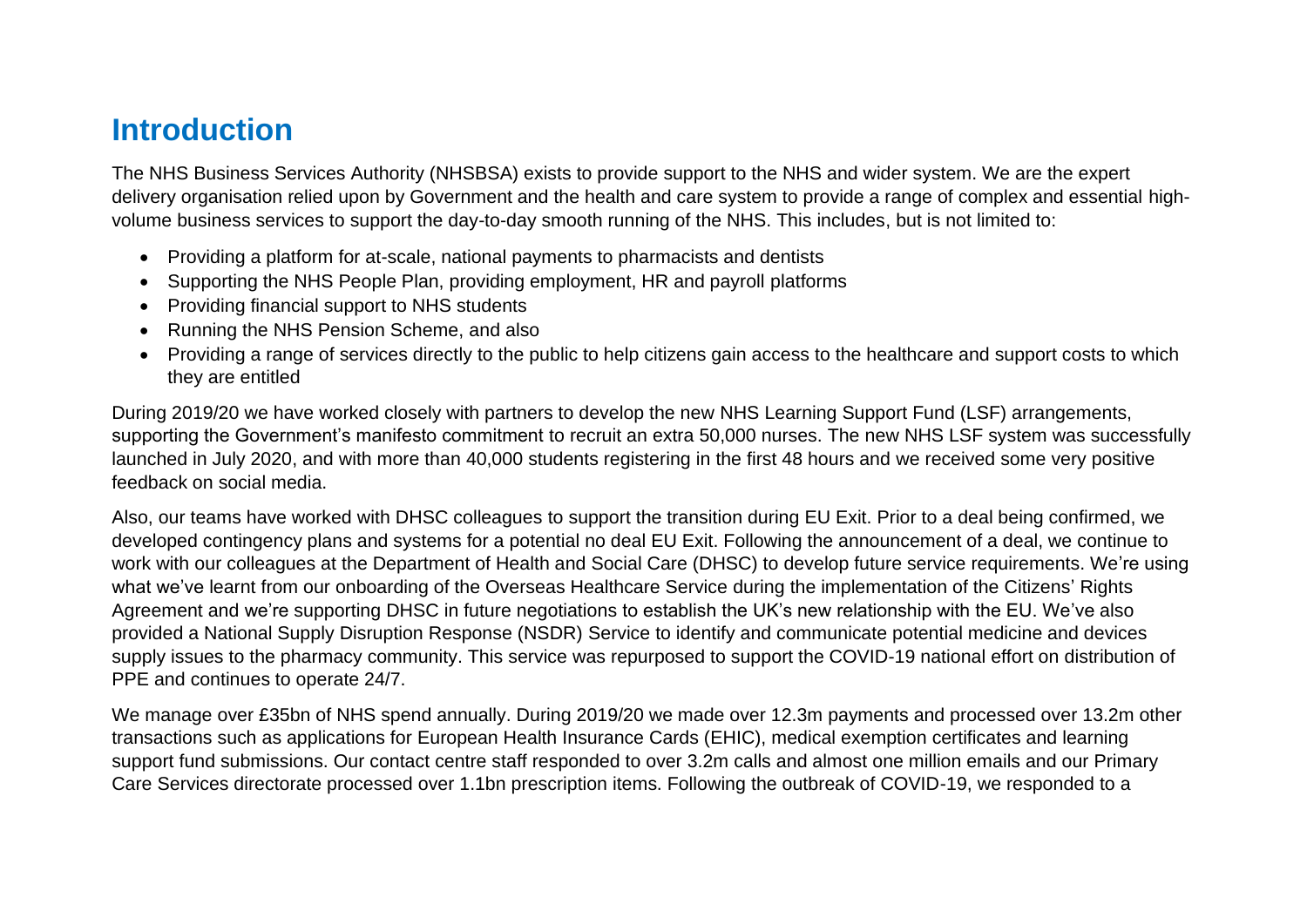national call for support, by working in partnership to stand up over 20 additional services as at the end of March 2020 and this number has continued to grow. In addition, we have started the planned onboarding and delivery of two new services:

- Healthy Food Schemes (incorporating healthy foods, nursery milk and school fruit and vegetables) delivery of the new service will be complete in 2020/21
- Former British Child Migrant Payment Scheme onboarding completed with the scheme supporting 3,057 beneficiaries as at the end of March 2020

In the 2019/20 Business Plan we committed to not only delivering our strategic goals and ambitions but also to delivering 24 additional key activities. We've made demonstrable progress in delivering these.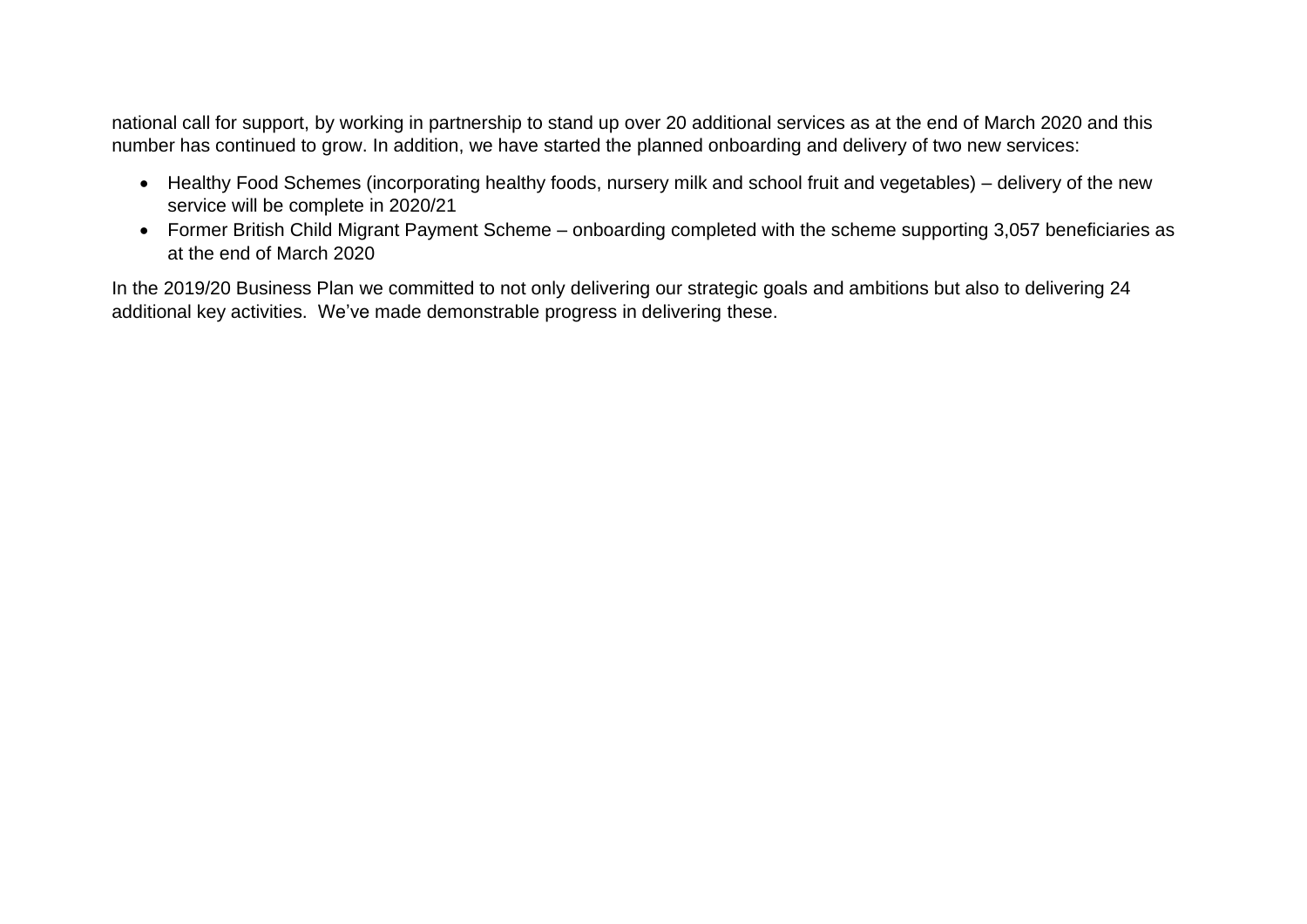# **Strategic goals**

Our strategic goals are what bring our purpose, to be a catalyst for better health, and our vision, to be a delivery partner of choice, together and underpin how we deliver. Key highlights include:

| Our goal                                                                                                         | <b>Progress</b>                                                                                                                                                                                                                                                                                                                                                                                  |
|------------------------------------------------------------------------------------------------------------------|--------------------------------------------------------------------------------------------------------------------------------------------------------------------------------------------------------------------------------------------------------------------------------------------------------------------------------------------------------------------------------------------------|
| <b>Customer</b><br>We make things easy for our customers through the<br>delivery of brilliant basics             | Our performance against KPIs has noticeably improved in 2019/20 with KPIs<br>meeting or exceeding targets in over 90% of instances (75.9% in 2018/19),<br>demonstrating that we are delivering brilliant basics to our customers most of the<br>time.                                                                                                                                            |
| People<br>Our people are enabled to bring their best. We<br>develop our talent with an eye to the future.        | Our Best Companies score has increased giving us the status of One to Watch<br>$\bullet$<br>Sickness, turnover and demographics have remained stable and consistent with<br>2018/19 levels<br>Reduction in gender pay gap (both mean and median) with work ongoing to<br>$\bullet$<br>create a Shadow Board, a Women's Network and progression of a Women in<br>Leadership development programme |
| <b>Social Value</b><br>We collaborate to maximise the return on data to<br>improve health outcomes for patients. | Our data has been used to support five academic research projects<br>$\bullet$<br>Our clinical dashboards are affecting behavioural changes in national prescribing,<br>identifying opportunities to avoid harm and reduce costs without impacting upon<br>patient care<br>Staff undertook 968 days of volunteering activities<br>Over £13,500 raised for Samaritans                             |
| <b>Money</b><br>We generate efficiency across the health and social<br>care system.                              | We successfully delivered in excess of £279m of efficiencies to the wider health<br>$\bullet$<br>and care system. These were generated from the following activities:<br>Electronic Prescribing Service (EPS) £23.5m<br>$\circ$<br>Loss Recovery Services £85.8m<br>$\circ$<br>Medicines Optimisation £15.7m<br>$\circ$                                                                          |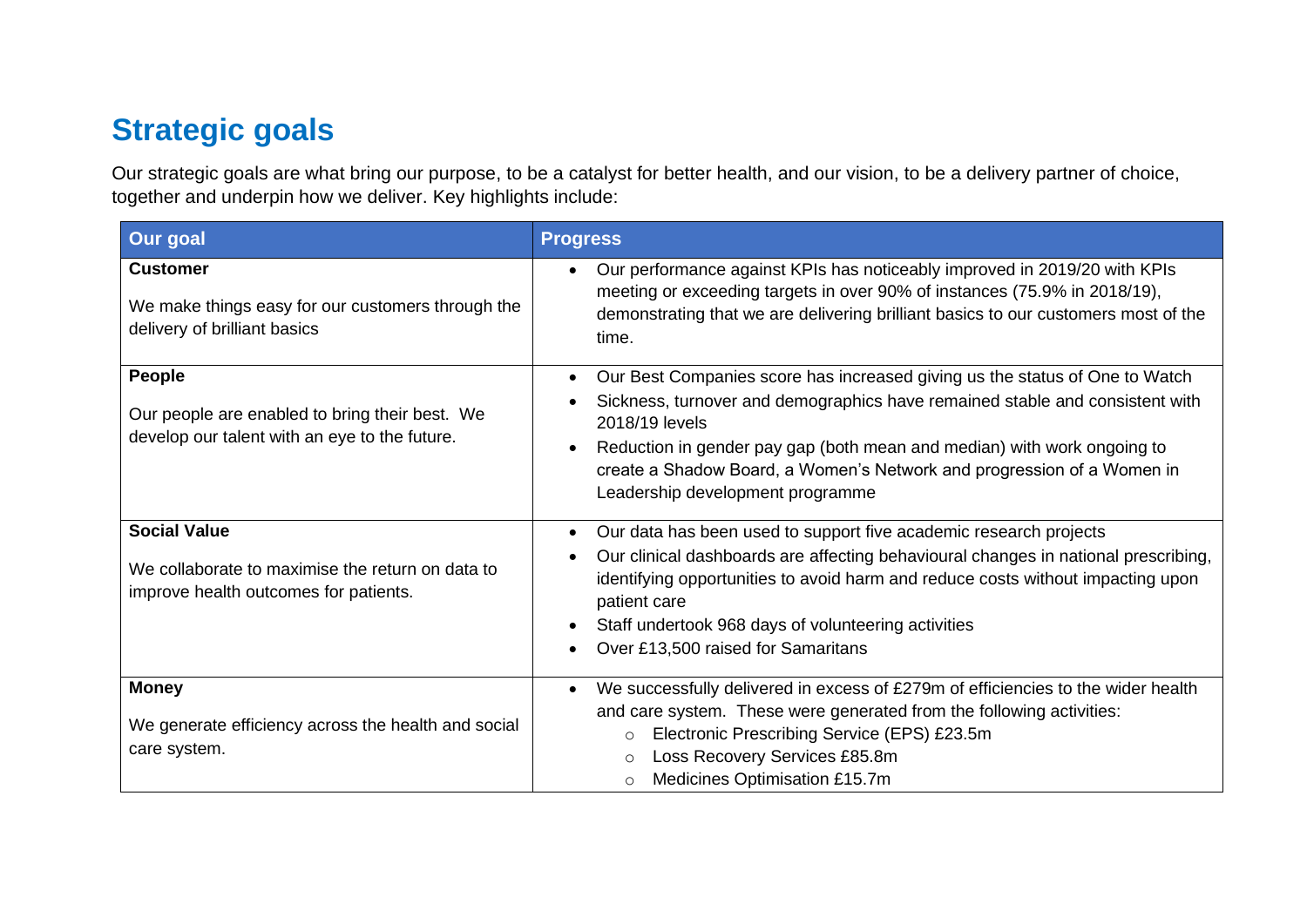|                                                                                 | Provider Assurance £154.6m<br>$\circ$<br>Delivered NHSBSA operating efficiencies of over £10m<br>Operated within Revenue Delegated Expenditure Limit (RDEL) as agreed with<br><b>DHSC</b>                                                                                                                                                                                                                                                                      |
|---------------------------------------------------------------------------------|----------------------------------------------------------------------------------------------------------------------------------------------------------------------------------------------------------------------------------------------------------------------------------------------------------------------------------------------------------------------------------------------------------------------------------------------------------------|
| Growth<br>We deliver new services in a financially sustainable,<br>ethical way. | We've established a Business Development Network, bringing together subject<br>matter experts from across the business<br>We developed and embedded a business development pipeline to consolidate<br>business development opportunities identified from across the business<br>We have designed and implemented a due diligence framework to apply rigour to<br>the new NHSBSA business opportunities, ensuring they fit with strategic goals<br>and capacity |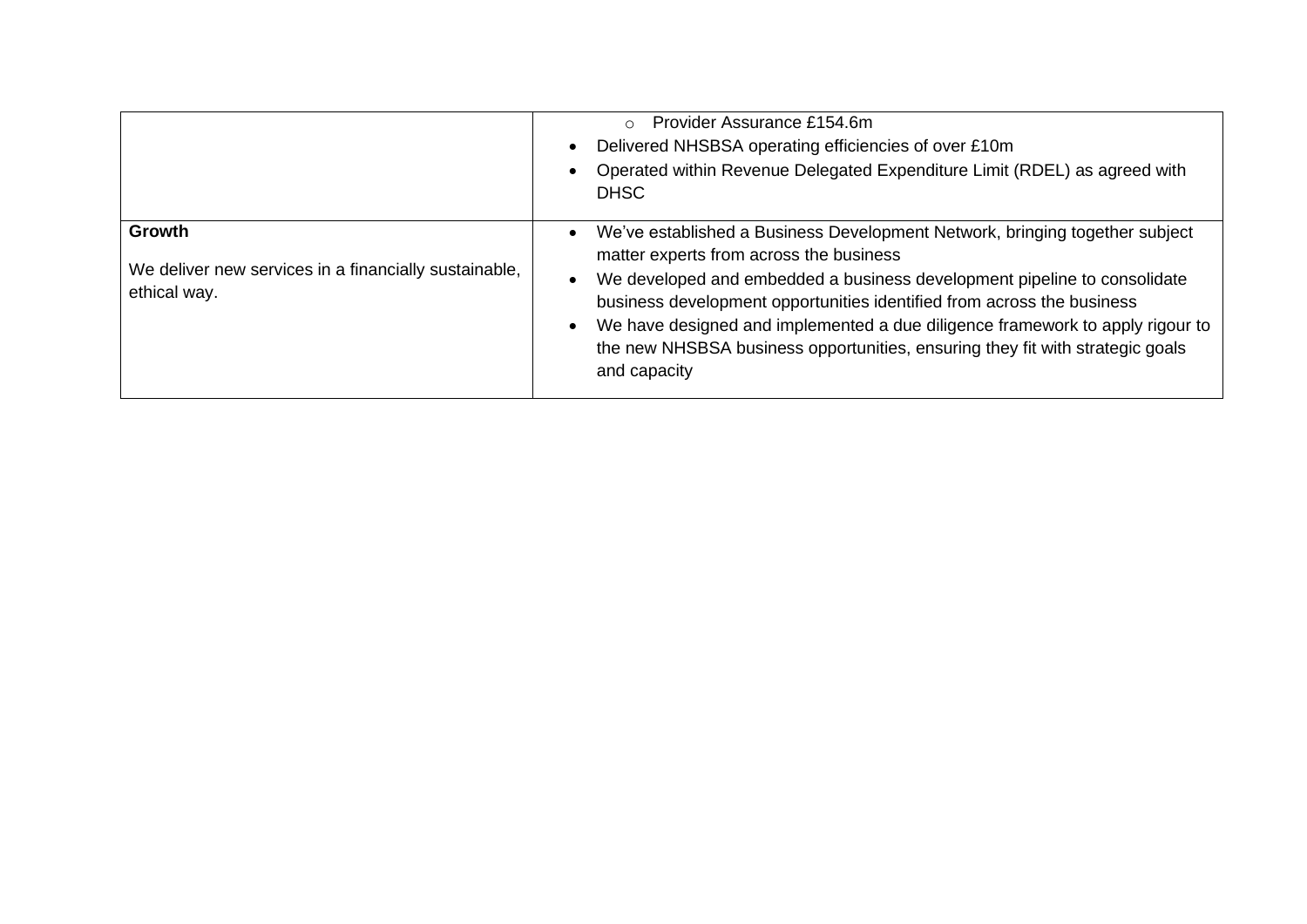### **Strategic ambitions**

The NHSBSA strategy for 2019-22 laid out six new areas of focus that not only aligned to the Long-Term Plan but also aimed to build upon our existing capabilities, these were called our strategic ambitions. Since the publication of the strategy, one ambition (Signposting / Prevention) has been refocused on Population Health. Discovery work has been completed, identifying opportunities for partnership working which are currently being considered by our Leadership Team. The Overseas Health ambition was delivered with the successful onboarding of the service. The remaining ambitions are well established with notable progress having been made. Our key highlights include:

| <b>Our ambition</b>                                                                                                                                    | <b>Progress</b>                                                                                                                                                                                                                                                                                                                                                                                                                                                                        |
|--------------------------------------------------------------------------------------------------------------------------------------------------------|----------------------------------------------------------------------------------------------------------------------------------------------------------------------------------------------------------------------------------------------------------------------------------------------------------------------------------------------------------------------------------------------------------------------------------------------------------------------------------------|
| Workforce<br>To work with the wider national workforce group and<br>system to help get the right resources in the right<br>place at the right time.    | We're rolling out the new NHS Jobs service to small organisations<br>We've increased the number of employees accessing their online payslips to<br>more than 1.26m<br>We've established a Workforce Optimisation Team to optimise the use of the<br>NHSBSA's Workforce directorate systems and services across the NHS<br>We've rolled out two digital pensions services, one for employers and one for<br>employees to make paying contributions and accessing pension records easier |
| <b>Provider Assurance Network</b><br>To work with NHS England / Improvement and the<br>seven NHS regions to build out the provider<br>assurance model. | We've expanded provider assurance to include Ophthalmic providers and GP<br>practices, ensuring that contractual requirements are met<br>We've developed a pilot of electronic repeat dispensing (eRD) which became a<br>national service in response to the COVID-19 pandemic within a week of<br>commencing                                                                                                                                                                          |
| <b>Fraud, Error and Waste</b><br>To develop cutting edge fraud and analytical tools.                                                                   | We've undertaken work in the Data Analytics Learning Lab in conjunction with<br>Provider Assurance and Cap Gemini to identify areas of potential loss within the<br>system. Several risk areas have been identified and quantified. The results are<br>currently being considered by the Provider Assurance Team and NHS England.                                                                                                                                                      |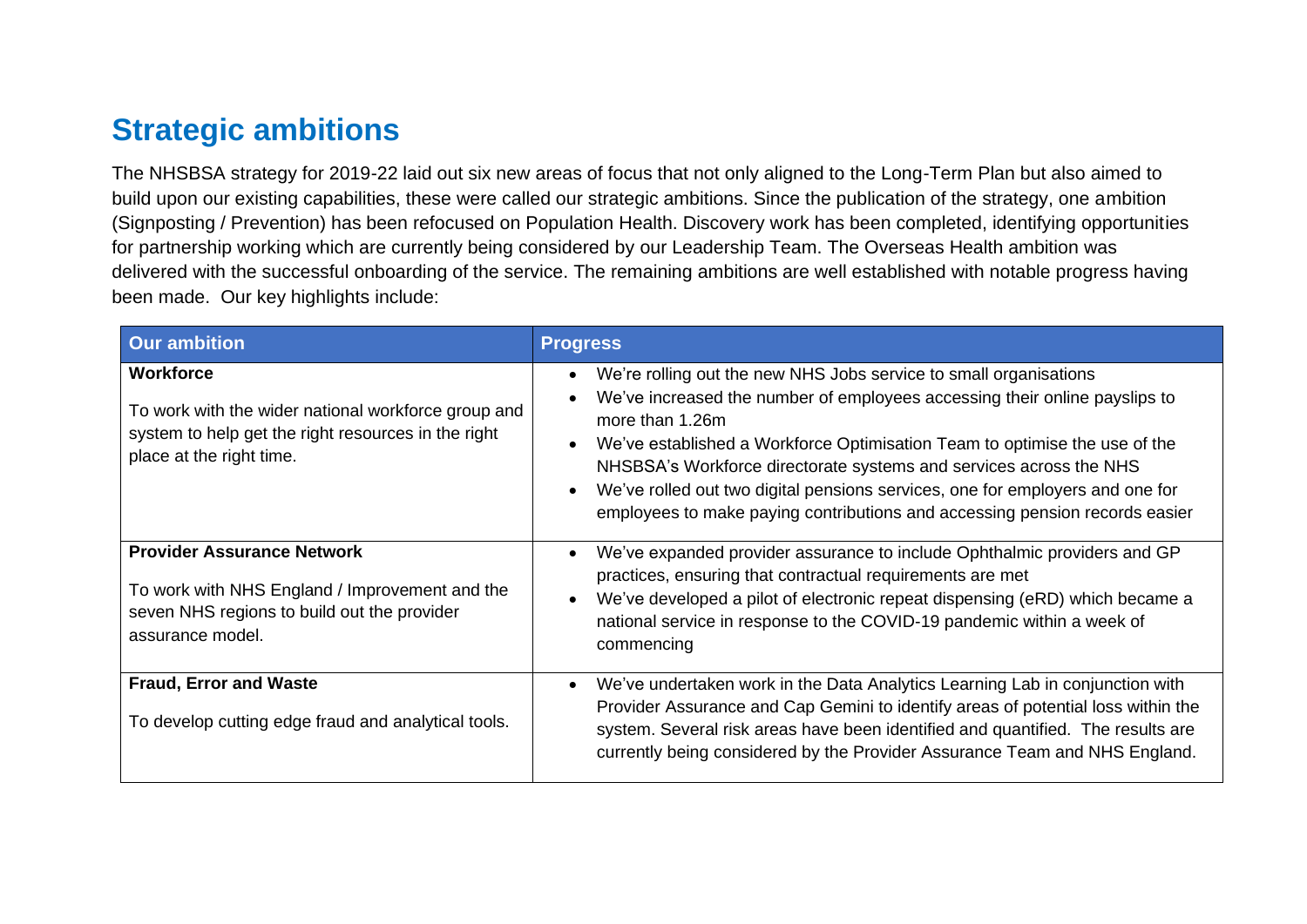| <b>Data and Analytics</b><br>To build on our existing expertise within data<br>analytics and cloud data warehouse.                                                                                                 | Our publication strategy has been put into action and we have released our first<br>$\bullet$<br><b>Official Statistic publication</b><br>Our Insight directorate have supported several health research requests to use<br>our data for wider health improvements                                                                                                                                                                                                                                                                 |
|--------------------------------------------------------------------------------------------------------------------------------------------------------------------------------------------------------------------|------------------------------------------------------------------------------------------------------------------------------------------------------------------------------------------------------------------------------------------------------------------------------------------------------------------------------------------------------------------------------------------------------------------------------------------------------------------------------------------------------------------------------------|
| <b>Overseas Healthcare Service</b><br>To work with the Government and across the<br>system to see how we can improve the service for<br>customers and ensure we manage care and costs<br>on a more informed basis. | We've successfully transitioned the remaining elements of the Overseas<br>Healthcare Services from the Department of Work and Pensions (DWP) to<br><b>NHSBSA</b><br>We've completed several cost recovery projects generating over £10m of<br>increased income for the UK<br>We've increased the number of NHS Trusts reporting overseas patient activity<br>from $21$ to $28$<br>• We've seen a 23% decrease in call times since the move to NHSBSA with the<br>automation of entitlement checking and streamlining of processes. |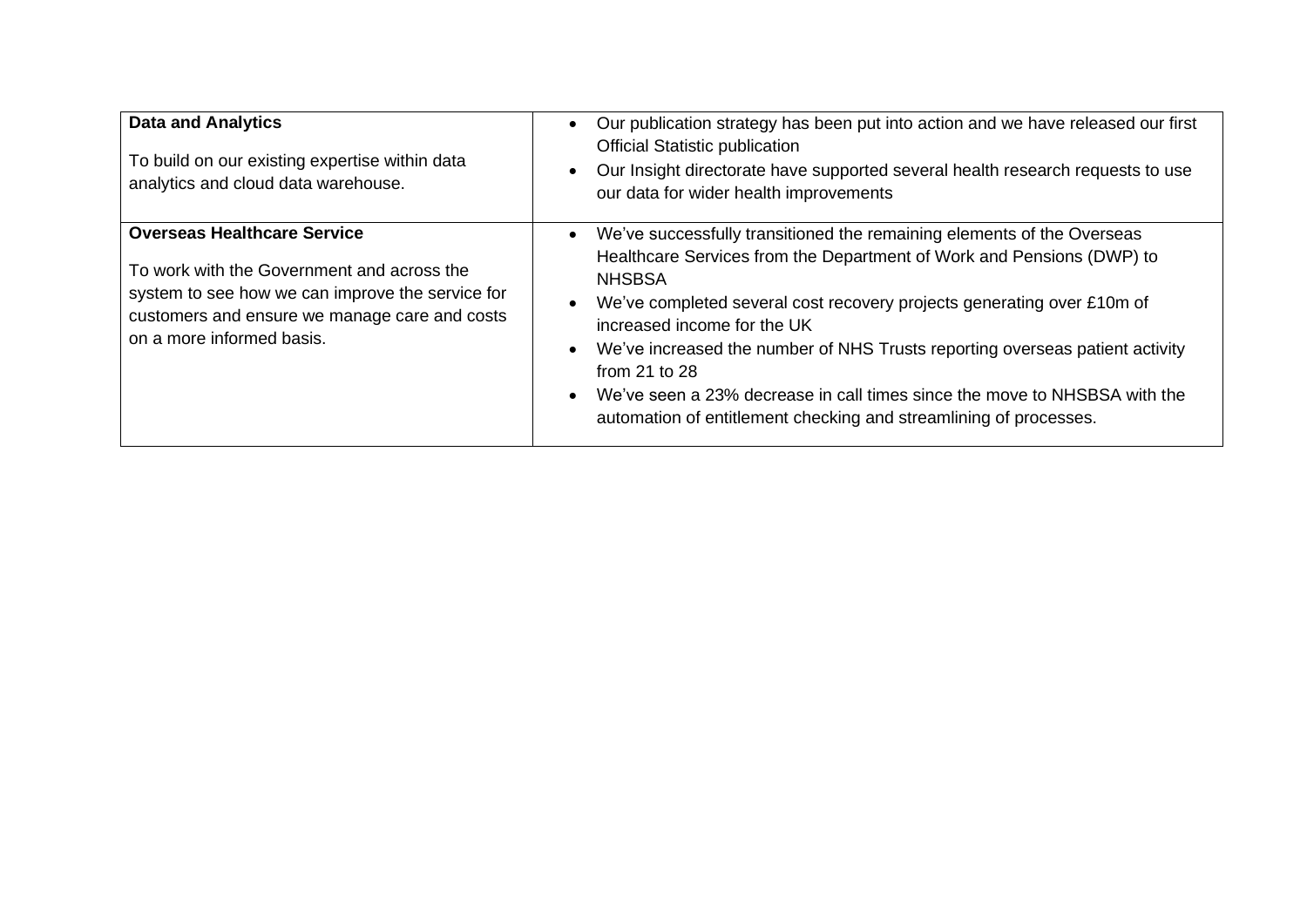## **Key activities**

In our 2019/20 Business Plan we committed to delivering 24 key activities ranging from introducing new digital offerings or increasing the uptake of existing digital services, to working with partners to broaden our assurance activities. Of those commitments:

- 17 are complete (met annual target or delivered agreed activities)
- 1 is partially met (missed annual target)
- 6 are in progress (activity spans more than one year)

#### Our key highlights include:

| <b>Directorate</b>           | <b>Highlight</b>                                                                                                                                                                                                                                                                                                                                                                                                                              |
|------------------------------|-----------------------------------------------------------------------------------------------------------------------------------------------------------------------------------------------------------------------------------------------------------------------------------------------------------------------------------------------------------------------------------------------------------------------------------------------|
| <b>Primary Care Services</b> | We've doubled the number of services available via the Manage Your Service<br>portal from five to ten, enabling pharmacists to perform more activities with us<br>digitally<br>We've seen an increase in the use of Electronic Prescription Service (EPS) to<br>73.82%, narrowly missing the target of 75% but continuing to save time and<br>money for GPs and Pharmacists. Take-up has continued to increase, exceeding<br>86% in May 2020. |
| <b>Citizens Services</b>     | We've delivered a pilot and subsequent roll out of Real Time Exemption Checking<br>(RTEC) to allow confirmation of exemption from prescription charges to be<br>undertaken at point of dispensing<br>We've completely removed plastic certificates from Maternity Exemption,<br>Prescription Prepayment and Tax Credit Exemption Services and replaced with a<br>digital solution                                                             |